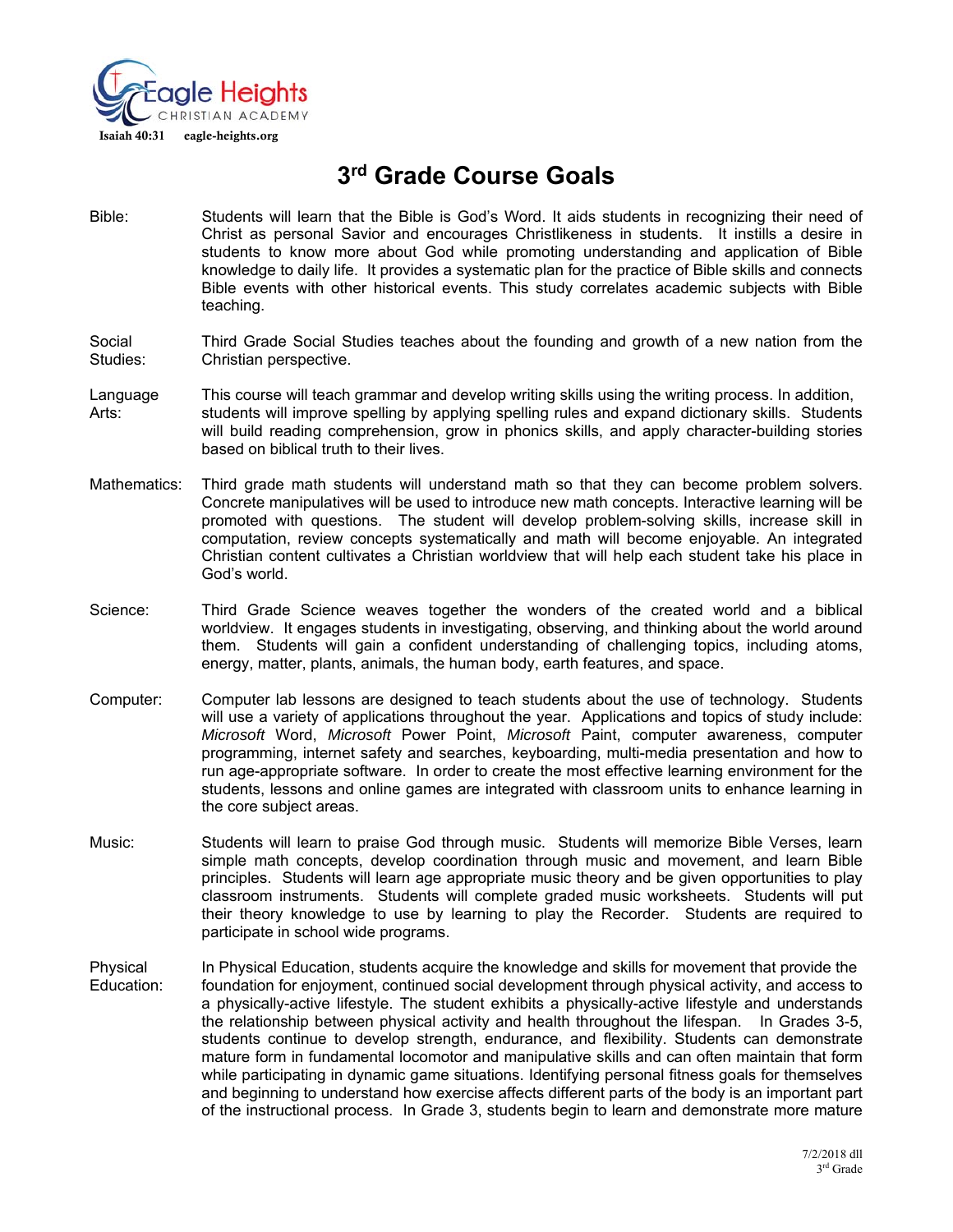

Isaiah 40:31 eagle-heights.org

movement forms. Students also learn age-specific skills and the health benefits of physical activity. Students begin to learn game strategies, rules, and etiquette.